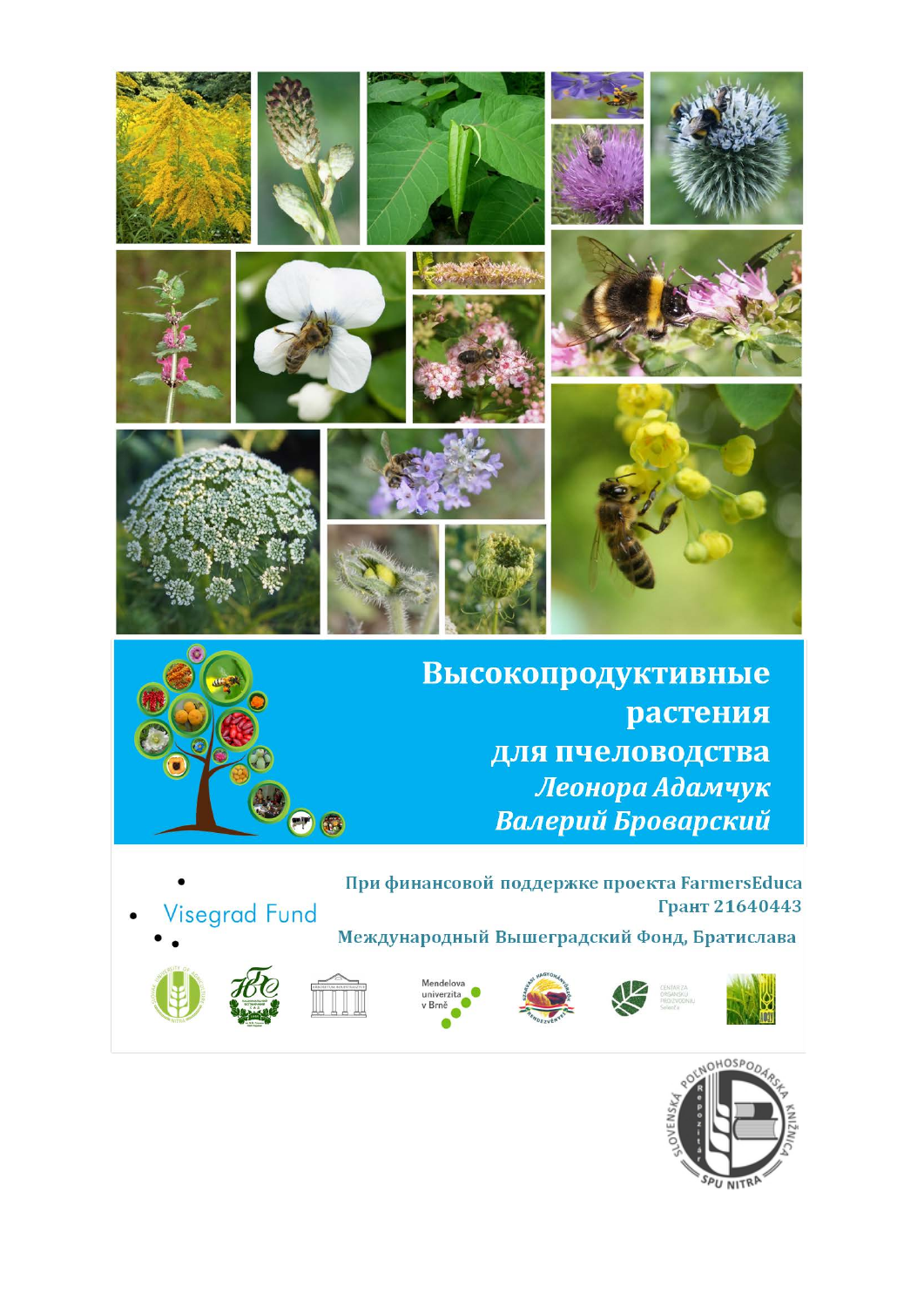## **Slovak University of Agriculture in Nitra Faculty of Agrobiology and Food Resources Institute of Biodiversity Conservation and Biosafety**

**Leonora Adamchuk, Valerii Brovarskyi**

# **High Productive Plants for Beekeeping**

**Publication for Specialized Courses of the International Project**

## **FarmersEduca**

**Neglected and Underutilized Species in the Socio-Economic Rural Development**

**Project Supported by the Visegrad Fund from Visegrad Grant No. 21640443 (2017-2018)**

**ISBN 978-80-552-1754-3**

**DOI**:<https://doi.org/10.15414/2017.fe-9788055217543>

**Nitra, 2017**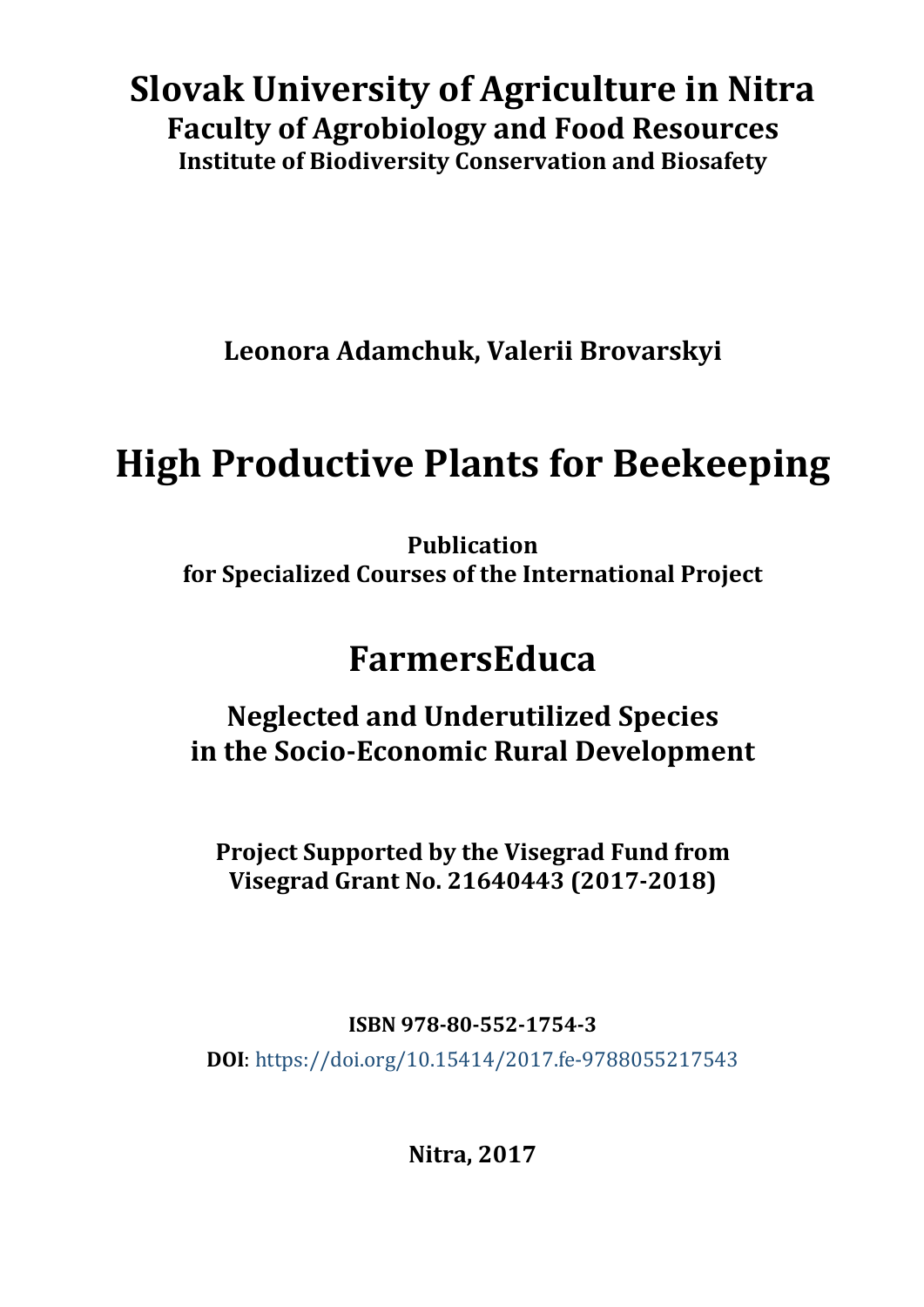### **Experts from V4 group and other partner institutions participating in the international project** *FarmersEduca*



Arboretum and Institute of Physiography in Bolestraszyce, Poland

Mendel University in Brno, Faculty of Horticulture in Lednice, Czech Republic

Sarvas Association of Farmers 'National Traditionalists', Sarvas, Hungary

M.M. Gryshko National Botanical Garden of Ukraine National Academy of Sciences, Kyiv, Ukraine

Association of Farmers and Private Landowners in the Transcarpathian Region, Ukraine

> Center of Organic Production, Selenca, Republic of Serbia

Textbook presents the results of research and educational institutions and experts involved in the international network **AgroBio***Net* oriented for the realization of international research, education and development program entitled "Agrobiodiversity for improving nutrition, health, and life quality" which solves the problems of preservation, assessment and use of traditional, less known, less-used and forgotten kinds of plants.

In this textbook are also presented results from the solution of research projects that are supported by the Operational Programme Research and Development of the European Regional Development Fund:

**AgroBioTech** ITMS 26220220180 Building Research Centre

**TRIVE** ITMS 26110230085 Development of International Cooperation for the Purpose of the Transfer and Implementation of Research and Development in Educational Programs

**ITEBIO** ITMS 26220220115 Support of technologies innovation for special bio-food products for human healthy nutrition

**BioFood** ITMS 26220220115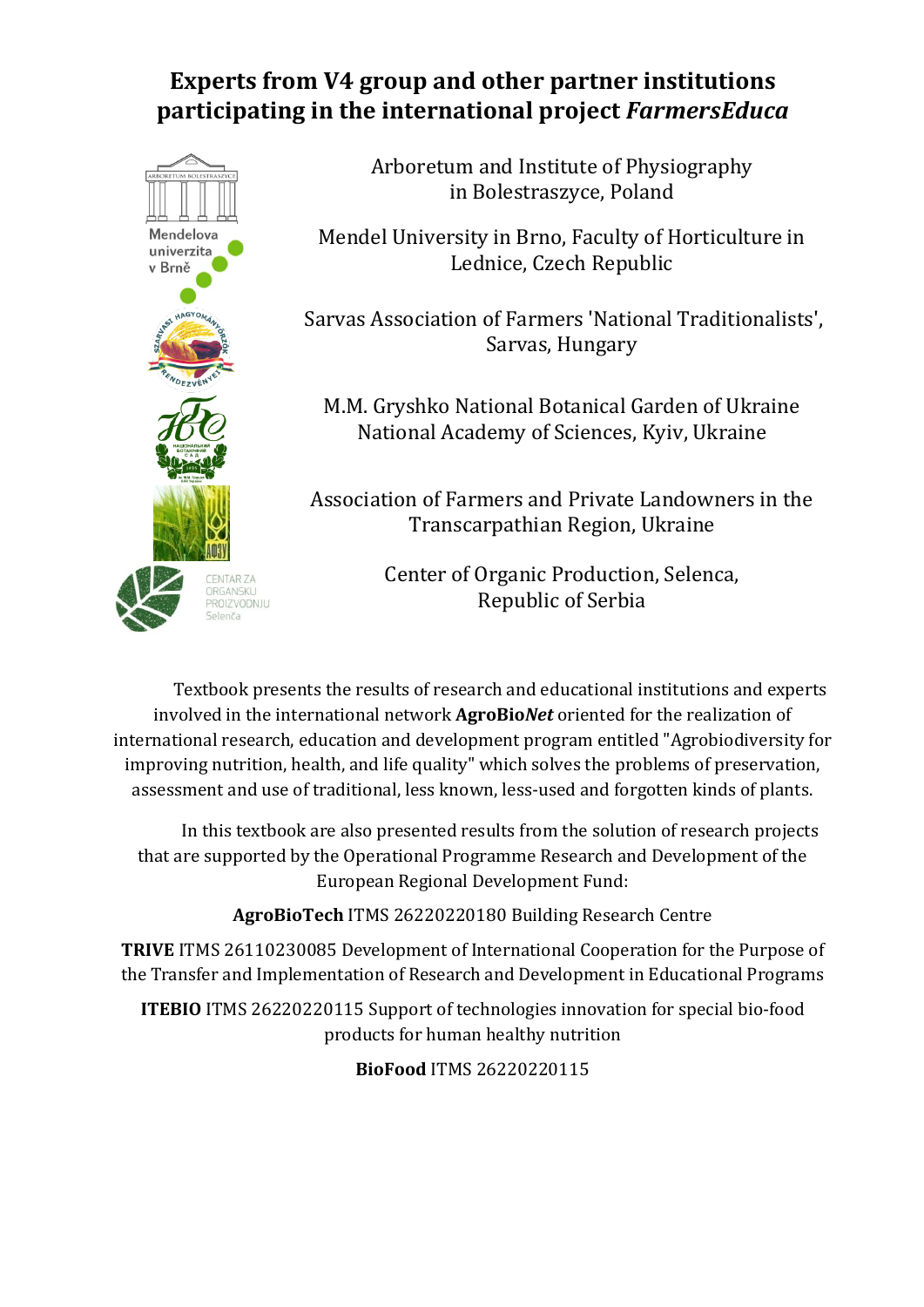#### **RESUME**

#### **Leonora Adamchuk, Valerii Brovarskyi High Productive Plants for Beekeeping**

A feature of apiculture sphere is the close relation between feed provision and productivity of bee families. This is because the main products obtained from bees (honey, bee pollen and bee bread) are their food. Unlike cattle, bees must be provided with a fodder base, instead of feed itself. That is because the bees prepare and process it into the concentrate they need. It is acceptable to feed the bees manually, during the periods when the natural feed sources are absent. However, it is irrationally and economically unprofitable to fully provide bee families with artificially prepared feed. In this case the obtaining of natural products from bees are excluded.

The major sources of feed for bees and, consequently, for products of the sphere are flora. The volumes of nectar and bee-pollen, produced by plants are not equal and differ in the range of one species. Melliferous plant is considered to be high productive if there can be obtained more than 100 kg/ha honey from it inclusively. The products of bee-keeping can be received from the array of plants of one species, for example, from agricultural crops, such as sunflower, buckwheat, clover, as well as from natural populations of wild-growing species. The key to keeping healthy bee families is to use the planet's overall biodiversity. Thus, alongside with the nectar, the feed, gathered from different plants includes compounds and elements, necessary for regular vital activity of bees. At the same time, there is a necessity to introduce the crops of wild-growing melliferous species into the agricultural crops for crop rotation diversity, cultivation specifically for bees or using soils inappropriate for agricultural production.

This book is dedicated to the following high productive plants – *Ammi visnaga* (L.) Lam., *Borago officinalis* L., *Melilotus albus* Medik., *Coriandrum sativum* L., *Silybum marianum* (L.) Gaertn., *Carthamus tinctorius* L., *Phacelia tanacetifolia* Benth., *Melilotus officinalis* (L.) Lam., *Echium vulgare* L., *Valeriana officinalis* L., *Reynoutria sachalinensis* (F.Schmidt) Nakai., *Origanum vulgare* L., *Dracocephalum moldavica* L., *Solidago canadensis* L., *Epilobium angustifolium* L., *Hyssopus officinalis* L., *Galega orientalis* Lam., *Sanguisorba officinalis* L., *Agastache foeniculum* (Pursh) Kuntze., *Melissa officinalis* L., *Echinops sphaerocephalus* L., *Leonurus quinquelobatus* Gilib., *Polemonium caeruleum* L., *Onobrychis viciifolia* Scop., *Echinacea purpurea* (L.) Moench., *Silphium perfoliatum* L., *Cichorium intybus* L., *Lonicera tatarica* L., *Thymus serpyllum* L., *Salvia officinalis* L., *Lycium barbarum* L.

The description of species includes their botanical characteristics, main chemical composition, cultivation and growing technique. It is specified the value of the plants for apicultural use – nectar, honey and bee pollen production efficiency, the properties of honey and the characteristic of pollen grains from different types of plants.